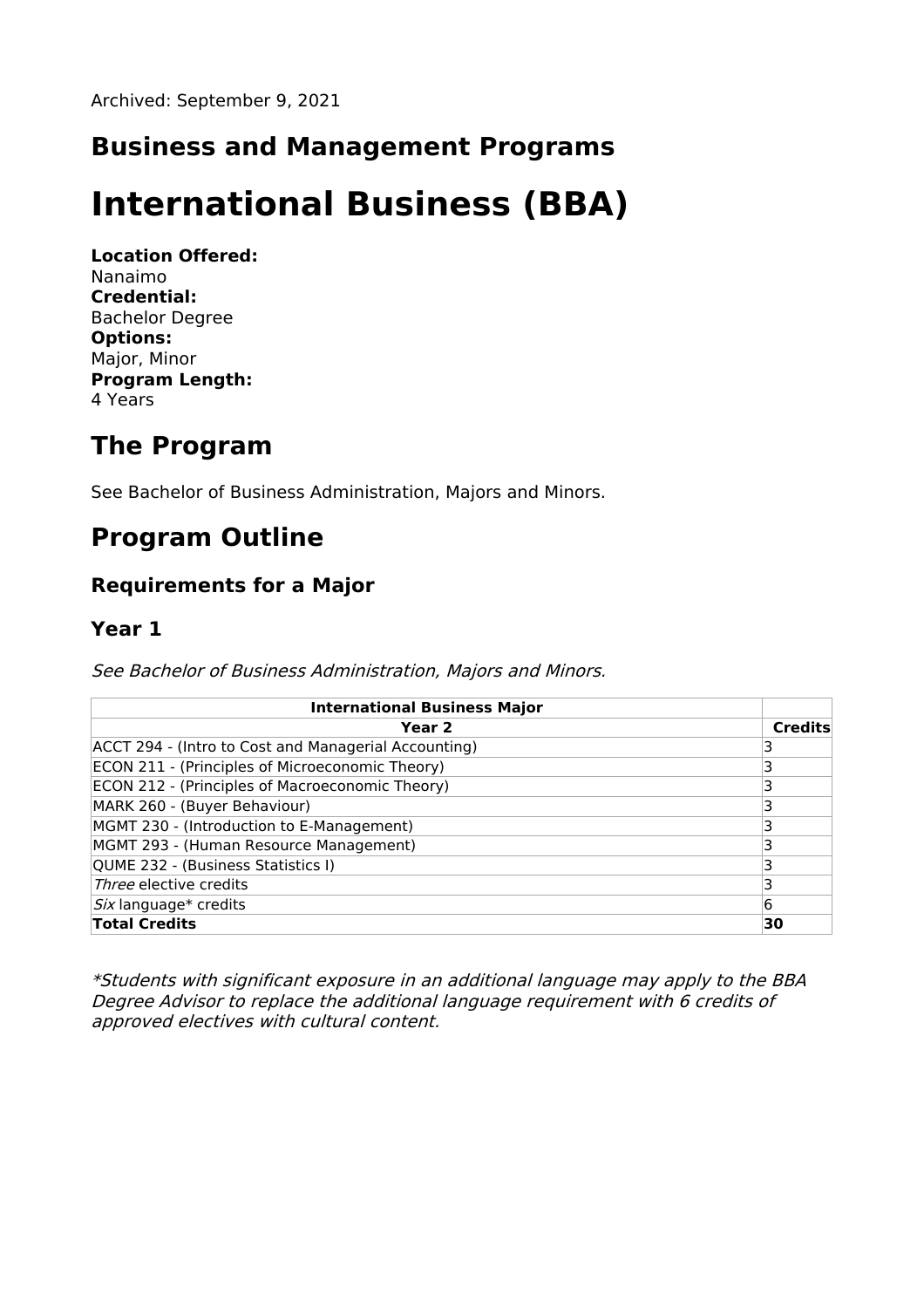| <b>International Business Major</b>                    |                |
|--------------------------------------------------------|----------------|
| Year 3                                                 | <b>Credits</b> |
| LAWW 326 - (Commercial Law)                            |                |
| MARK 368 - (International Marketing)                   |                |
| MGMT 323 - (International Business I)                  |                |
| MGMT 396 - (International Human Resource Management)   |                |
| Three upper-level business or upper-level ECON credits |                |
| Three upper-level MGMT credits                         |                |
| <i>Three</i> elective credits                          |                |
| Minimum nine International Experience* credits         | 19             |
| <b>Total Credits</b>                                   | 30             |

\* A minimum of nine credits chosen from: international exchange program, field schools, international internships. See the BBA Degree Advisor for information.

| <b>International Business Major</b>                 |         |
|-----------------------------------------------------|---------|
| Year 4                                              | Credits |
| <b>FNCE 423 - (International Finance)</b>           | 3       |
| MGMT 423 - (International Business Strategy)        | 3       |
| MGMT 494 - (Strategies for Sustainable Development) | 3       |
| MGMT 496 - (Strategic Management Issues)            |         |
| Three upper-level business credits                  |         |
| Fifteen elective credits                            | 15      |
| <b>Total Credits</b>                                | 30      |

**Note:** Total institutional requirement to graduate, 120 credits.

#### **Requirements for a Minor**

| Years 3 and 4                                          | <b>Credits</b> |
|--------------------------------------------------------|----------------|
| MARK 368* - (International Marketing)                  | 3              |
| MGMT 323* - (International Business I)                 | 3              |
| MGMT 396* - (International Human Resource Management)  | 3              |
| FNCE 423* - (International Finance)                    | 3              |
| MGMT 423* - (International Business Strategy)          | 3              |
| Elective Options:                                      |                |
| ECON 305 - (Money, Banking and Financial Institutions) |                |
| ECON 306 - (International Trade)                       |                |
| ECON 312 - (Intermediate Macroeconomic Theory)         | 6              |
| ECON 323 - (Economies in Transition)                   |                |
| ECON 360 - (The Transnational Corporation)             |                |
| *MGMT 491 - (Senior Project) <i>or</i>                 |                |
| MGMT 499 - (Business Internship)                       |                |
| <b>Total Program Credits</b>                           | 21             |

\* In the event of <sup>a</sup> conflict with <sup>a</sup> major, these courses may be replaced with additional electives listed above.

\*\* With permission of Department.

**Note**: A total of 15 credits from required courses and 6 elective credits chosen from